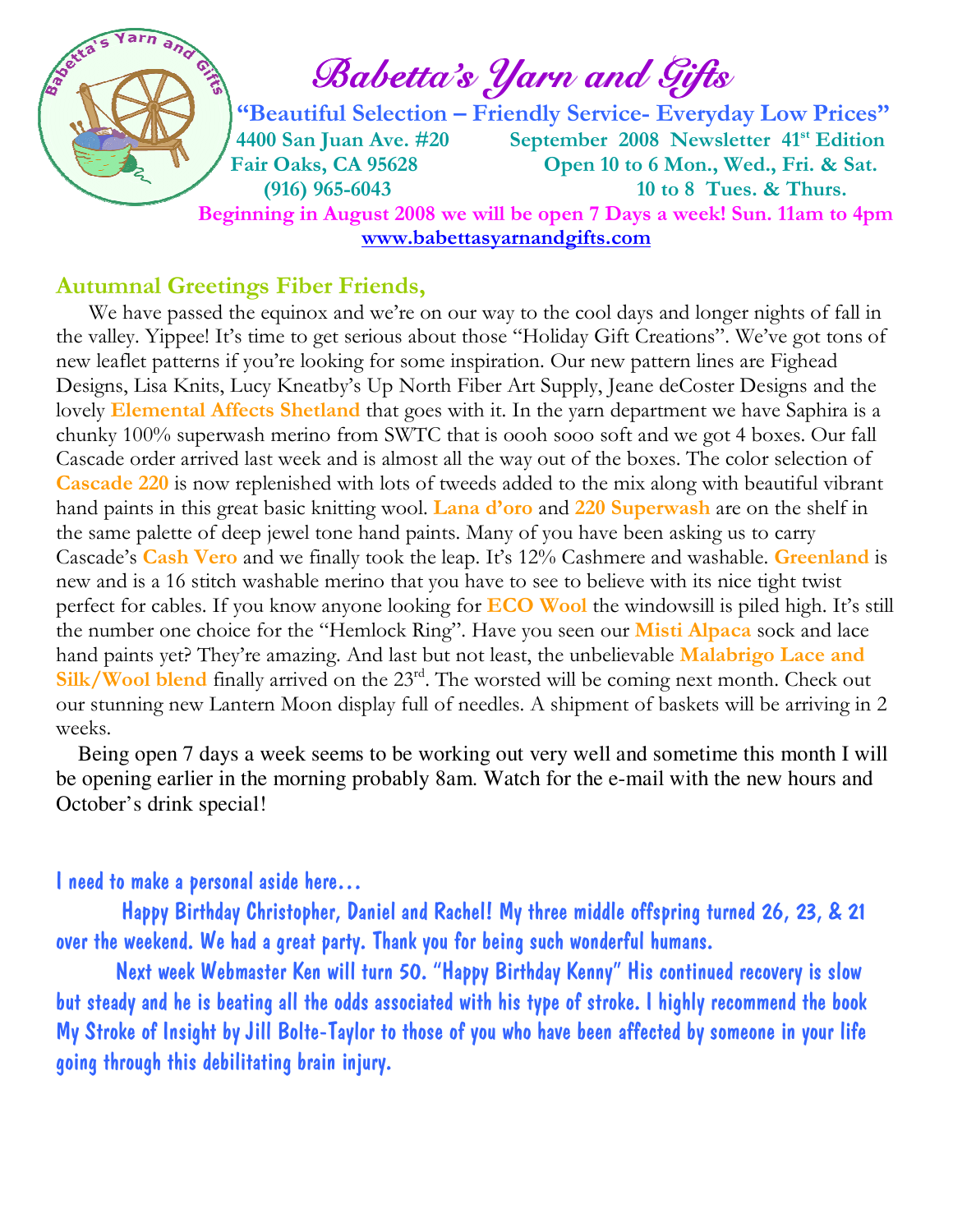### Classes for October 2008 at Babetta's

 In our project classes you can learn to knit anything from scarves to socks to felted purses to lace shawls to hats to sweaters. Pick your project and join in the fun. Our knitters inspire each other to try new things by sharing ideas and showing off their latest creation. Sign up for one of our classes and you will receive a coupon for %10 off your next purchase. If our class times aren't convenient we also offer private lessons in Knitting, Crochet, Spinning and Weaving by appointment.

\*Pre-registration is required as class sizes are limited. Please choose your dates carefully. Because of scheduling conflicts and complications, make-up classes will only be allowed under special circumstances and individual consideration.

**Tuesdays Oct. 7, 14 & 21**  Knitting Project 6pm – 7:30pm fee \$40

**Wednesdays Oct. 8, 15 & 22**  Knitting Project 1pm – 2:30pm fee \$40 Knitting Project 3:00pm- 4:30pm fee \$40 Crochet 5:30pm – 7pm fee \$40

Private Lessons Knitting or Crochet \$15 an hour and Group Knitting or Crochet Private lessons \$10 an hour per person. Spinning or weaving \$20 an hour and group rates are \$15 an hour per person.

**Thursday Oct. 9, 16 & 23**  Knitting Project 6pm – 7:30pm fee \$40

**Saturdays Oct. 11, 18 & 25**  2 Socks at the Same Time on 1 Needle 2pm – 3:30pm fee \$50 Knitting Project 4pm – 5:30pm fee \$40

Meeting date for the Great American Aran Afghan Knit-a-Long Oct. 20 1pm-3pm or 6pm-8pm

Come sit and knit with our knitting group on the 1<sup>st</sup>  $\&$  3<sup>rd</sup> Sat. every month. Oct. 4  $\&$  18 Join the Fair Oaks Madhatters Knitting Group Meeting Date at Babetta's The second Thursday of every month from  $10am - 12pm$  upcoming date Oct.  $9<sup>th</sup>$ 

#### Spinning Workshop Series with Gustine

 Advanced Beginning Drop Spindle Oct 28 from 6pm – 8pm Class fee \$20 Bring your drop spindle and fiber.

Harvest Needle Felting Workshop

## Learn the basics and make pumpkins, acorns, leaves and more. Sept. 27, 2pm – 4pm fee \$30 materials included

Laminaria Lace Knit-a-long Oct. 7 & 21 from 6:30pm – 8pm fee & 15 per meeting. Get lace-knitting instruction and create this beautiful Shawlette from www.knitty.com/ISSUEspring08/Pattlaminaria.html. You'll have to print the pattern out yourself, as we are not allowed to do so. It only takes 437 yards of lace weight yarn. We suggest Malabrigo, Classic Elite Alpaca Silk or Misti Alpaca Lace. Pre-registration required.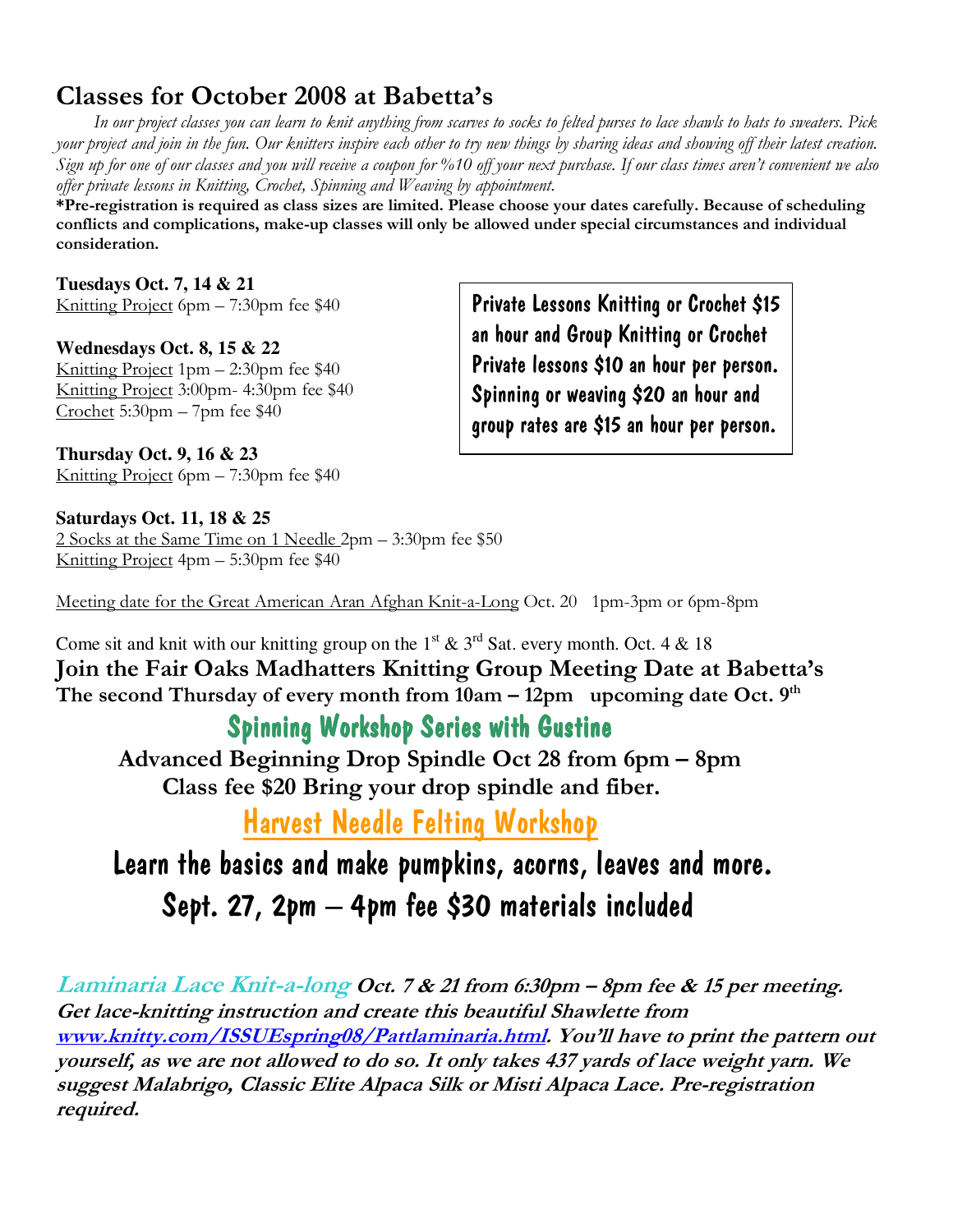### Free Pattern for September 2008 Maya's Felted Pumpkin

Materials: 1 skein cascade 220 in your favorite pumpkin color, a few yards of the same wool in a contrasting color for the stem, cotton thread, size 10 ½ 16" circulars and dpns, a marker and yarn needle for weaving in ends.

CO 10 sts and K 11 rows. Do not turn, PU and K 10 sts along side, 10 sts on cast on edge, CO 10 sts, pm and join in the round, 40 sts total. There will be an opening left on the last side of the base that will be used for stuffing your finished pumpkin.

R1 - \*K2, P2 rep from \* around R2 - \*K1, M1, K1, P2 rep from \* around R3 - \*K3, P2 rep from \* around R4 - \*K1, M1, K1, M1, K1, P2 rep from \* around R5 - \*K5, P2 rep from \* around R6 - \* K1, M1, K3, M1, K1, P2 rep from \* around R7 - \*K7, P2 rep from \* around R8 - \*K1, M1, K5, M1, K1, P2 rep from \* around R9 - \*K9, P2 rep from \* around Repeat round 9 until piece measures 10" from picked up sts. Begin decrease rounds. Switch to dpns when necessary. R1 - \*SSK, K5, K2tog, P2 rep from \* around  $R2 - *K7$ , P2 rep from  $*$  around R3 - \*SSK, K3, K2tog rep from \* around R4 - \*K5, P2, rep from \* around R5 - \*SSK, K1, K2tog, P2 rep from \* around R6 - \*K3, P2 rep from \* around Change to contrasting color R7 - \*slip 2 sts knitwise, K1, P2sso, P2 rep from \* around R8 – K2tog all the way around

With remaining sts knit for 2", cut 6" tail and weave through remaining stitches Make sure all ends are woven in or tied so they won't unravel during felting. Using cotton thread, sew up the opening left at the base. Place your pumpkin in a pillowcase or laundry bag and wash in hot water and high agitation on the lowest water level with a little woolwash or detergent for an entire wash cycle. Do not allow to spin as this makes it harder to block a nice round shape. Squeeze excess water out with towels and remove cotton thread to create an opening. You can stuff plastic bags or paper inside your felted pumpkin to help shape it the way you want it to look when it's dried. To finish stuff with your favorite batting and sew the opening closed.